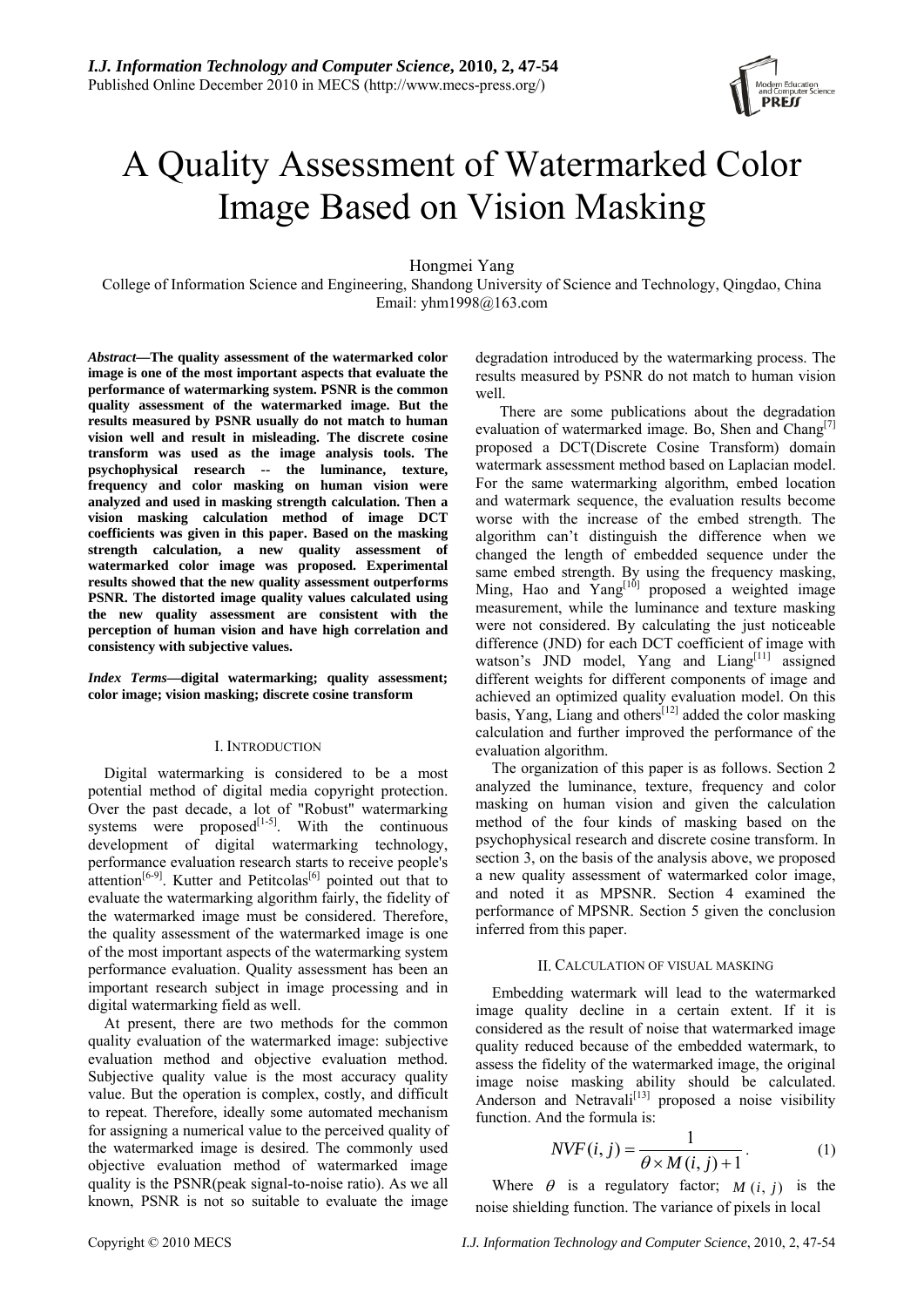area is usually treated as a function of noise shielding. Variance reflects the complexity of texture in image local area.

However, noise masking capability of image is not just the texture in image. According to psychophysical experiments, the image luminance of the background also plays a role in noise shielding.

# *A. Luminance masking calculation*

German experimental physiologist Weber discovered that the size of the difference threshold appeared to be lawfully related to initial stimulus magnitude in 1834. This relationship, known since as Weber's Law<sup>[14]</sup>, can be expressed as:

$$
K = \frac{\Delta I}{I}.\tag{2}
$$

Where Δ*I* represents the difference threshold, *I* represents the initial stimulus intensity and *K* signifies that the proportion on the left side of the equation remains constant despite variations of *I* . Therefore, the human eyes will have less sensitivity to modifications in high brightness area than in low brightness area, which is luminance masking.

Under normal illumination, the value of  $K$  is 0.02 in a wide range. Under the best illumination, the value of *K* is nearly 0.01. According to (2), for a given value of *I* , the just noticeable difference of brightness stimulus is:

$$
\Delta I = K I \tag{3}
$$

A lot of experimental results showed that it is the local area environment around pixel that affect the just noticeable difference, rather than the background environment of the whole image. The DC(Direct Current) coefficient of an  $8\times8$  image block is the mean of luminance in 8×8 size of local area and can be used directly to calculate the image brightness intensity of the local area. Suppose  $X$  is a size of  $M \times N$  gray image, and is divided into 8×8 non-overlapping sub-blocks. The pixel (i,j) in block (m,n) is noted as  $x_{i,j,m,n}$ . Each block

is transformed into its DCT, and is written as  $y_{u,v,m,n}$ . According to (3), we defined the luminance masking of the block (m,n) as:

$$
L_{m,n} = K \times \frac{y(0,0,m,n)}{\overline{y}(0,0)}.
$$
 (4)

Where  $y(o, o, m, n)$  is DC coefficient of block (m, n),  $m \in (0,1, ..., (M / 8) -1), n \in (0,1, ..., (N / 8) -1).$  $y(0,0)$  is the mean of DC coefficients. Then we obtained a luminance masking matrix,  $(L_{m,n})$ .

# *B. Texture masking calculation*

According to psychophysical experiments, the human eyes will have less sensitivity to modifications in texture area than in smooth area, which is texture masking.

To describe the texture situation in image, the gray-scale distribution of pixels and adjacent pixels need to be realized. AC(Alternate Current) coefficients reflect

the pixels differences of the 8×8 local area in different directions at different scales. The background texture of 8×8 local area can be analyzed using the AC coefficients directly. We defined the texture intensity of sub-block (m, n) as:

$$
T_{m,n} = \sigma_{m,n} \,. \tag{5}
$$

σ is standard deviation, the calculation formula is:

$$
\sigma_{m,n}^2 = E\{[abs(Y_{m,n}) - E(abs(Y_{m,n}))]^2\}.
$$
 (6)

Where  $abs(Y_{m,n})$  is an absolute calculation function.  $E(abs(Y_{m,n}))$  is the expectation of  $abs(Y_{m,n})$ .  $Y(m, n)$  is the AC coefficients. Combing (4) with (5), we defined a new noise masking function as:

$$
M_{m,n} = T_{m,n} + L_{m,n} \,. \tag{7}
$$

Substituting (7) into (1), we obtained a new noise visual function:

$$
NVF_{m,n} = \frac{1}{\theta \times M_{m,n} + 1}.
$$
 (8)

 $\theta$  is a regulatory factor.

In addition, according to psychophysical experimental research, the response of human visual cortex cells in their neighborhood show band-pass characteristics. The human eyes' sensitivity to signals is different at different frequency channels. So, to evaluate image quality, the frequency masking on human vision should be considered, too.

## *C. Frequency masking calculation*

F.W. Campbell published an article "space vision system through the information transmission" In 1974. He thought that vision system presents the characteristic of multi-channel<sup>[15]</sup>. By using different spatial frequency raster images to test the sensitivity response of HVS (Human Visual System), the sensitivity curves of HVS for different frequencies can be obtained. Mannos, Sakrison and others set up the contrast sensitivity function (CSF) through a large number of experiments in [16]. The formula is:

$$
A(f) = 2.6(0.0192 + 0.114f) \exp\left[-(0.114f)^{1.1}\right].
$$
 (9)

Where  $f = \sqrt{f_x^2 + f_y^2}$  is spatial frequency (in cycles *l* degree),  $f_x$ ,  $f_y$  is the horizontal, vertical direction of the spatial frequency, respectively. The corresponding spatial frequency characteristics curves of the function were shown in Fig.1.



Copyright © 2010 MECS *I.J. Information Technology and Computer Science*, 2010, 2, 47-54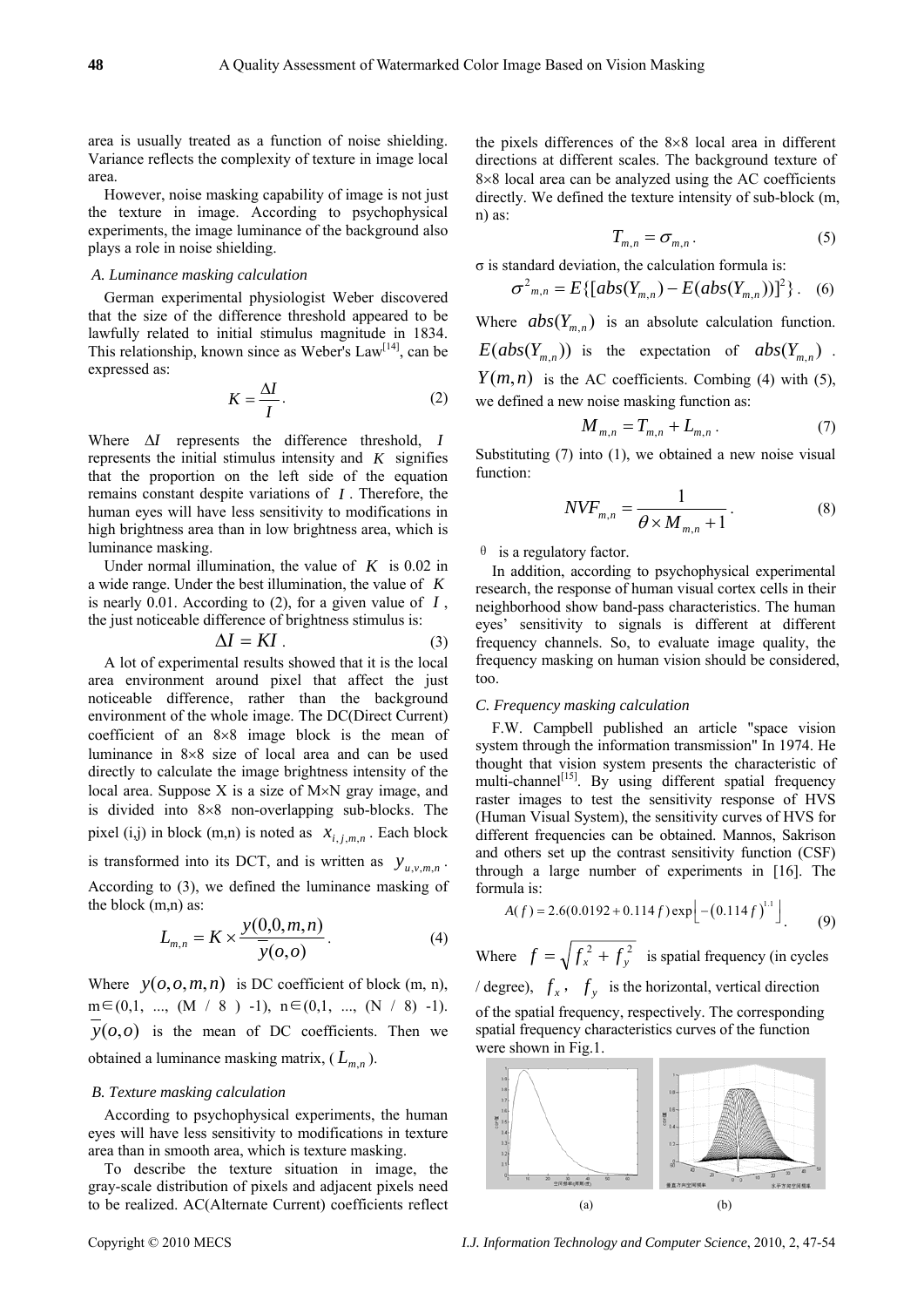At the appropriate experimental conditions, a *K*×*K* size of image is transformed into its DCT, which is written as matrix  $y(u, v)$  ( $u, v \in \{0 \sim K-1\}$ ). The weighting coefficient of the DCT coefficient  $y(u, v)$  can be obtained by stretching the CSF to a *K*×*K* matrix. Table I showed a typical weighted coefficient matrix  $w(u, v)$ , which is corresponding to 8×8 transformation.

TABLE I. THE WEIGHTED MATRIX OF DCT COEFFICIENTS BY HVS **CHARACTERISTICS** 

| 0.4942 | 1.0000 | 0.7023    | 0.3814 | 0.1856    | 0.0849 | 0.0374 | 0.0160 |
|--------|--------|-----------|--------|-----------|--------|--------|--------|
| 1.0000 | 04549  | 0.3085    | 0.1706 | 0.0845    | 0.0392 | 0.0174 | 0.0075 |
| 0.7023 | 0.3085 | 0.2139    | 0.1244 | 0.0645    | 0.0311 | 0.0142 | 0.0063 |
| 0.3814 | 0.1706 | 0 1 2 4 4 | 0.0771 | 0.0425    | 0.0215 | 0.0103 | 0.0047 |
| 0.1856 | 0.0845 | 0.0645    | 0.0425 | 0 0 2 4 6 | 0.0133 | 0.0067 | 0.0032 |
| 0.0849 | 0.0392 | 0.0311    | 0.0215 | 0.0133    | 0.0075 | 0.0040 | 0.0020 |
| 0.0374 | 0.0174 | 0 0 1 4 2 | 0.0103 | 0.0067    | 0.0040 | 0.0022 | 0.0011 |
| 0.0160 | 0.0075 | 0.0063    | 0.0047 | 0.0032    | 0.0020 | 0.0011 | 0.0006 |

From Table I we can see that the visual system is less sensitive in high frequency, and more sensitive in low frequency. The weighted matrix was written as  $w_{i,j}$ , and can be used to estimate the vision frequency masking. Using the weighted matrix  $w_{i,j}$ , we defined the formula of frequency masking as:

$$
f_{i,j} = \frac{w_{i,j}}{mean(w_{i,j})}.
$$
 (10)

 $mean(w_{i,j})$  is the mean of  $w_{i,j}$ .

# *D. Color masking calculation*

The matter may be much more complicated by different masking and pooling properties in the chromatic channels than in the luminance channel. To evaluate the degradation of watermarked color image, color masking should be taken into account. It is the same to the human color general knowledge that a true-color digital image can be described by R(red), G(green) and B(blue) matrices. A RGB image is an M×N×3 array. Conventionally, the three M×N matrices may be called red, green and blue component, respectively.

The experiments indicated that the sensibility of human eyes to the change of red, green, blue is different, lowest to the change of blue color, highest to the change of green color. Except RGB color model, the NTSC color model is also commonly used, used in the television system in US. Main advantage of this system is that it is separate between gray information and the chromatic information, so the identical signal may be used in the chromatic TV set and monochrome set. In the NTSC model, the image is composed of three parts: luminance $(Y)$ , the tone $(I)$  and the degree of saturation(Q). Luminance component indicates gray information, which is the collection of energy. Other two components express the chromatic information of the television signal. A formula is:

$$
\begin{bmatrix} Y \ I \ Q \end{bmatrix} = \begin{bmatrix} 0.299 & 0.587 & 0.114 \ 0.596 & -0.274 & -0.322 \ 0.211 & -0.523 & 0.312 \end{bmatrix} \begin{bmatrix} R \ G \ B \end{bmatrix}.
$$
 (11)

From the above formula, an equation is obtained, which is  $Y = 0.299 \times R + 0.587 \times G + 0.114 \times B$ . The three coefficients in this equation reflect the different sensibilities of the human vision to the three color components of image. This characteristic can be used in image quality calculation. We estimated the color masking strength using this character and defined the calculation equation of the color image masking as:

$$
C(R, G, B) = 3 \times \{0.299, 0.587, 0.114\} \quad (12)
$$

Equation  $(8)$ ,  $(10)$  and  $(12)$  are the masking strength calculation formulas of color image masking on human vision and reflect the permission intensity of modification on different pixels. The bigger the masking strength is, the bigger the permission modification amount on the pixel is. With the same amount of modification, the bigger the masking strength is, the less the degradation of image quality is.

## III. MPSNR ASSESSMENT OF WATERMARKED COLOR IMAGE

The commonly used objective evaluation method for a gray image is Peak Signal-to-Noise Ratio. The formula is:

$$
PSNR = 10 \log 10 \frac{M \times N \times 255^2}{\sum_{x} \sum_{y} e^2(x, y)}.
$$
 (13)

Where  $e(x, y)$  is the difference between the original image and the watermarked image. The size of the image is M×N. Corresponding to the color image, the PSNR may be expressed as:

$$
PSNR = 10 \lg \frac{3 \times M \times N \times 255^2}{\sum_{c=R,G,B} \sum_{x} \sum_{y} e^2(c, x, y)}.
$$
 (14)

Where  $c \in \{R, G, B\}$  indicates the color component. Equation (14) showed that the PSNR evaluates the image quality by calculating the whole difference between the original image and the watermarked image. So, firstly, PSNR can't make a distinction between the big difference in local pixels and small difference in most pixels. Secondly, PSNR does not take in to account the brightness and texture masking on human eyes and can't distinguish the difference between modification occurred in brightness and texture areas. At last, PSNR doesn't consider the effect of different color masking on human vision. Therefore, PSNR evaluation result isn't often consistent with the human visual sensation.

The masking of background luminance, texture, frequency and color on human vision in color images must be considered in image fidelity assessment. Similar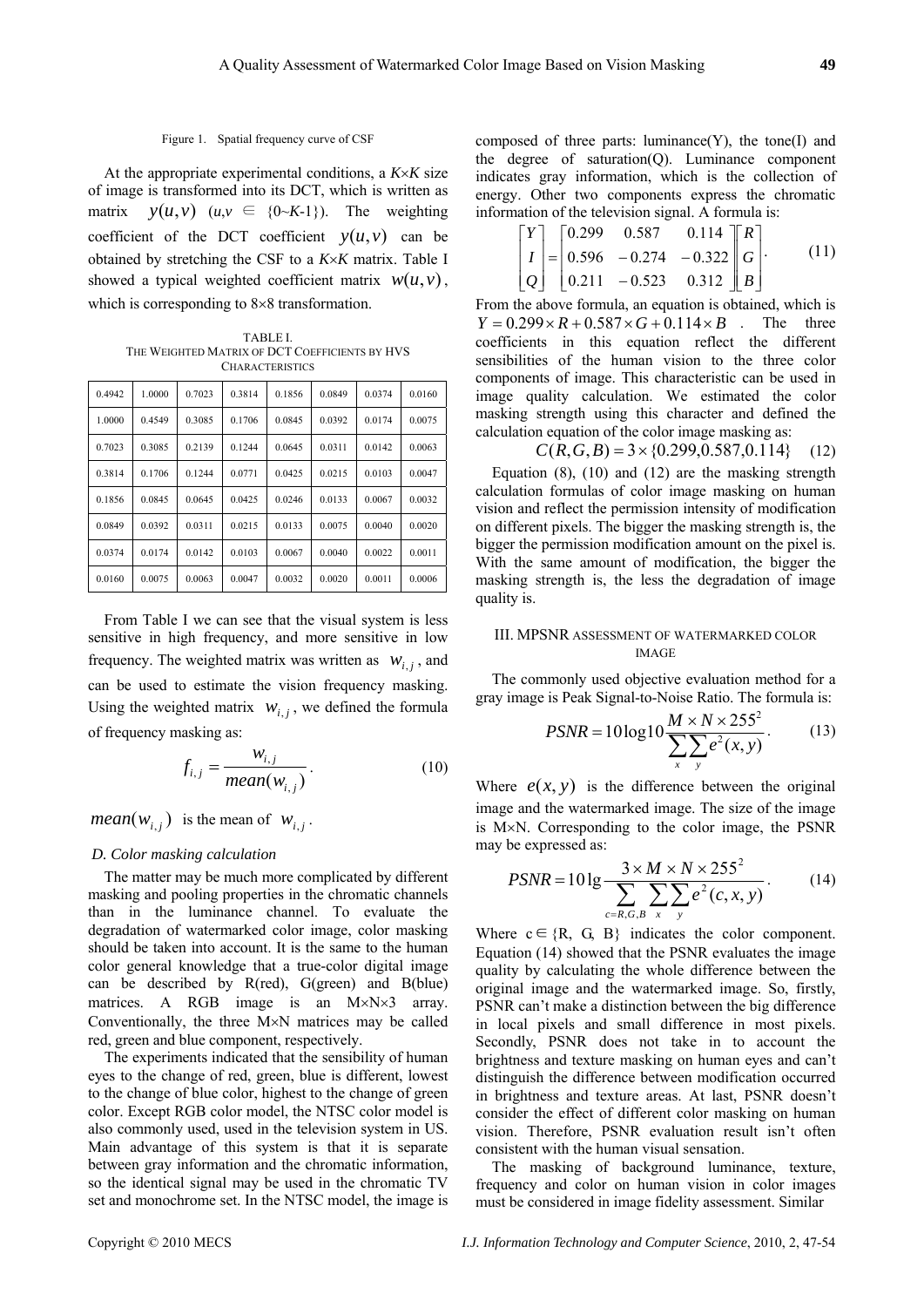to the conventional objective assessment PSNR, we used a logarithmic expression to calculate the quality of the distorted images. And the errors of different components between the original and the distorted images were weighted by (8), (10) and (12) that were presented above.

For a size of M×N×3 original color image and its watermarked image X', we calculated the error array between X and X'. The error array was divided into  $8 \times 8$ non-overlapping blocks. Each block was transformed into its DCT, which was written as  $e_{i,j,m,n,c}$ . We weighted each DCT coefficient with  $(8)$ ,  $(10)$  and  $(12)$  as:

$$
e_{i,j,m,n,c} = \beta \times C(c) \times e_{i,j,m,n,c} \times f_{i,j} \times NVF_{m,n,c} \cdot (15)
$$

i,j ∈ {0,1,…,7}, m ∈ {0,1,…,(M/8)-1}, n ∈  $\{0,1,\ldots,(N/8)-1\}, c \in \{R, G, B\}.$   $\beta$  is a regulatory factor.

We calculated the inverse transform IDCT of  $e'_{i,j,m,n}$ ,

which was written as  $e_{i,j,c}^w$ , and defined the watermarked color image quality calculation formula as:

$$
MPSNR = 10 \log 10 \frac{3 \times M \times N \times 255^2}{\sum_{c=R,G,B} \sum_{i,j} (e_{i,j,c}^{w})^2}.
$$
 (16)

Where  $i \in \{0,1,...,M-1\}$ ,  $j \in \{0,1,...,N-1\}$ ,  $c \in \{R, G, B\}$ .

Equation (16) is the new quality assessment of watermarked color image.

### IV. SIMULATION AND ANALYSIS

In this experiment, some watermarked images and other distorted images created by other distortion types were used to examine the performance of this new quality assessment. A watermarking algorithm was used to create the watermarked images. Some distorted images created by other distortion types were taken from LIVE (Laboratory for Image and Video Engineering)<sup>[17]</sup>, which also offered the subjective quality values of these distorted images. We calculated the objective quality values of the distorted images using our quality assessment MPSNR, conventional assessment PSNR and other quality assessments proposed in [10], [11] and [12]. The correlation coefficients between the objective values and the different types of subjective values were calculated, and the performance of MPSNR was analyzed in the following.

# *A. The efect of assessing watermarked image quality*

# *1) Test one*

The original images were shown in Fig.2. They are texture image "Baboon" and smooth image "Lena". A spatial domain watermarking algorithm similar with that was proposed by Lu in [18] was used to create the watermarked color images. The watermark  $w_i \in \{0,1\}$ was composed of pseudo-random numbers, and obeys the Gaussian distribution. The locations where the watermark was embedded were pseudo-random positions within the B component of original color image. This position depended on a secret key, which was used as a seed to the pseudo-random number generator. The watermark was modulated and embedded into "lena" and "baboon" respectively using the methods presented by Lu. Strength factor  $\alpha$  was changed from 0.01 to 2. Two groups of watermarked images of "lena" and "baboon" were obtained. Two objective assessments MPSNR and PSNR were used to calculate the quality of watermarked color image. The experimental results were presented in the following.



Figure 3. The quality curves of the watermarked color images with the watermark into B component.( $\alpha$  = 0.01~0.9)

Fig.3 showed PSNR and MPSNR curves of the two groups of watermarked images of "lena" and "baboon". X-coordinate is strength factor α and y-coordinate is the PSNR and MPSNR values, which is called quality decibel (dB). Usually, the larger the strength factor  $\alpha$  is, the worse the quality of the watermarked image is at the same other conditions. From Fig.3 we can see that the MPSNR value decrease with the increase of strength factor  $\alpha$ . This indicates that MPSNR can detect the strength of watermark. The MPSNR quality measurement is valid.

## *2) Test two*

According to section II.A in this paper, the human vision has different sensibilities to the change of different color. So, if the same watermark is embed into the different color components of the color image, the human eyes will have the different sensations.

Some particular watermarked images were created using a watermarking algorithm. The watermarking algorithm was similar to the one presented in test one. But the watermark was embedded into R and G components, respectively. Modulating the strength factor  $\alpha$  from 0.01 to 2 and two groups of watermarked color images for original image "lena" were obtained, respectively. One group of image was R component watermarked color images. The other was G component watermarked color images. Together with the B component watermarked color images created in Test one, there are three groups of watermarked color images for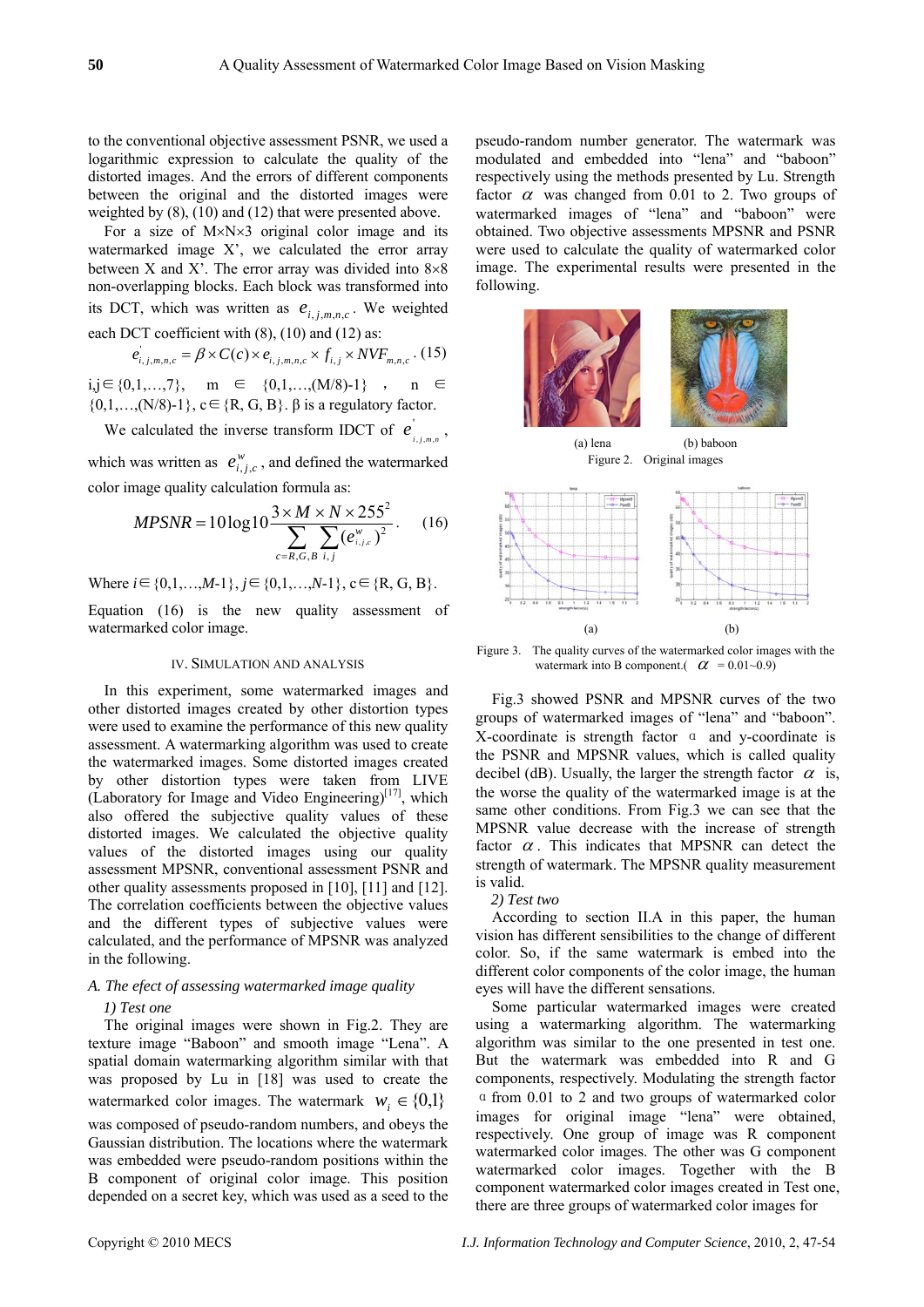each original color image. The experimental results were shown in Fig. 4 and Fig. 5.

Three watermarked color images of "lena" and the corresponding quality values of PSNR and MPSNR were shown in Fig. 4. The embedding strength factor  $\alpha$  was 1.5. Fig.4(a) showed a R component watermarked image of "lena". Fig.3(b) showed a G component watermarked image of "lena". Fig.3(c) showed a B component watermarked image of "lena". In Fig. 5, the abscissa axis is the strength factor  $\alpha$ , the ordinate axis is quality decibel (dB). Fig. 5 showed the curves of PSNR and MPSNR value with the factor  $\alpha$  changed from 0.01 to 2. PsnrC and MpsnrC express PSNR and MPSNR quality decibel of C component watermarked image.  $C \in \{R, G, B\}$ ) represents the color component.



(a) $\alpha$ =1.5,PSNR=26.733 (b) $\alpha$ =1.5,PSNR=27.724 (c) $\alpha$ =1.5,PSNR=27.645 MPSNR = 36.499 MPSNR = 23.313 MPSNR = 40.791

Figure 4. Watermarked color images of "lena" when  $\alpha = 1.5$ , PSNR values and MPSNR values: (a)watermarked color image with watermark in R component; (b)watermarked color image with watermark in G component; (c)watermarked color image with watermark in B component



Figure 5. The quality curves of watermarked color images: (a)The PSNR quality curves of lena's three color component watermarked color images; (b)The MPSNR quality curves of lena's three color component watermarked color images.

Firstly, we assessed the quality of images shown in Fig. 4 by human eyes. The result is: Fig. 4 (c) is the best; Fig. 4(a) is worse; Fig. 4 (b) is the worst.

Secondly, we calculated the quality values using PSNR. The result is: Fig.4(a) is 26.733; Fig.4(b) is 27.724; Fig.4(c) is 27.645. The three quality values extremely approach to one another, namely the three images have the same quality level according to PSNR. Obviously this is not consistent with the human visual sensation.

Finally, we calculated the quality vales using MPSNR. The result is: Fig.4(c) is 40.791, which is the best. Fig.4(a) is 36.499, which is worse. Fig.4(b) is 23.313, which is the worst. The quality of the three watermarked color images of "lena" judged by MPSNR is different obviously and is completely consistent with the human visual sensation.

Curves of Fig.5 expressed the similar conclusion

above.

From above, it can be concluded that the quality evaluation method MPSNR proposed in this paper is obviously superior to PSNR. The result judged by MPSNR is more consistent with the human visual sensation than PSNR.

# *B. The efect of other distorted image quality assessing*

LIVE provides samples of image. It also gives the subjective quality score DMOS. DMOS values rang from 0 to 100, the little number expresses the greater quality, the large number expresses worse quality. MPSNR, PSNR, the algorithms proposed in  $[10]$  (method<sup>10</sup>), the algorithms in  $[11]$  (method<sup>11</sup>), and the algorithms in  $[12]$ (method<sup>12</sup>) were used to calculate the quality of images in LIVE in this experiment. Following was the experimental results.

*1) Test one* 

Some distorted images of a heavy texture image "building" and a smooth image "caps" are selected to examine the performance of MPSNR. Fig.6 showed four distorted images. They come from original heavy texture image "building" and smooth image "Caps". The subjective quality values DOMS and five objective quality assessment values of the four distorted images are illustrated in Table II.





Figure 6. The distorted images created by the same distortion type on different texture original images

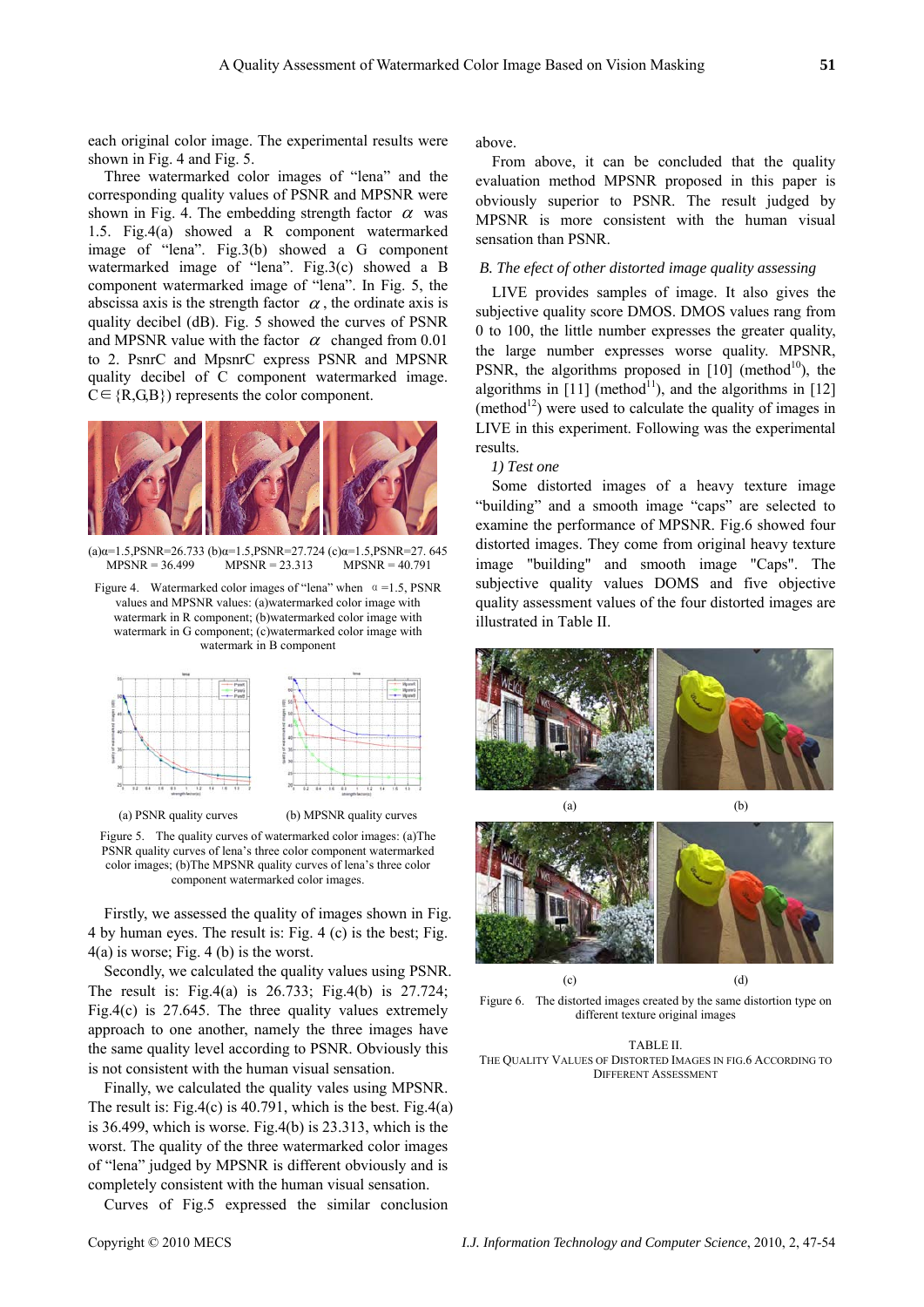| Method               | Fig.6(a) | Fig.6(b) | Fig.6(c) | Fig. $6(d)$ |
|----------------------|----------|----------|----------|-------------|
| <b>DMOS</b>          | 25.477   | 34.497   | 48.073   | 53.456      |
| <b>MPSNR</b>         | 44.275   | 39.526   | 36.378   | 34.312      |
| <b>PSNR</b>          | 29.307   | 35.81    | 21.207   | 30.073      |
| Method <sup>10</sup> | 35.57    | 41.654   | 27.1     | 34.865      |
| Method <sup>11</sup> | 21.461   | 31.167   | 18.7     | 26.432      |
| Method <sup>12</sup> | 25.669   | 26.961   | 13.794   | 21.482      |

From Fig.6 and the DMOS values shown in Table II we can see that the quality gradually decreases from Fig. $6(a)$ to Fig.6(d). MPSNR showed the same result and is consistent with DMOS. PSNR values showed: Fig.6(b) is better than Fig.6(a) and Fig.6(d) is better than Fig.6(d). This is not consistent with DMOS. The other three methods give the similar result with PSNR. In this test, MPSNR outperforms the other four objective methods.

*2)Test two* 

In this test, two different frequency texture images "building" and "buildings" are selected. Fig.7 showed four distorted images of the two texture images. The subjective quality values and the four kinds of objective method values are illustrated in Table III.



Figure 7. The distorted images created by the same distortion type on different trquence images

TABLE III. THE QUALITY VALUES OF DISTORTED IMAGES IN FIG. 7 ACCORDING TO DIFFERENT ASSESSMENTS

| Method               | a      | b      | c      |        |  |  |  |
|----------------------|--------|--------|--------|--------|--|--|--|
| <b>DMOS</b>          | 31.56  | 37.021 | 47.533 | 53.846 |  |  |  |
| <b>MPSNR</b>         | 41.785 | 40.589 | 39.318 | 35.995 |  |  |  |
| <b>PSNR</b>          | 26.088 | 28.989 | 24.189 | 24.601 |  |  |  |
| Method <sup>10</sup> | 32.645 | 35.171 | 30.41  | 30.238 |  |  |  |
| Method <sup>11</sup> | 22.725 | 25.47  | 21.057 | 21.671 |  |  |  |
| method <sup>12</sup> | 18.383 | 20.924 | 16.478 | 16.756 |  |  |  |

Fig.7 and the DMOS values shown in Table III showed that the quality values gradually decrease from Fig.7(a) to Fig.7(d). MPSNR is consistent with DMOS, showed the same result. PSNR values showed: Fig.7(b) is better than Fig.7(a) and Fig.7(d) is better than Fig.7(c). This is not consistent with the subjective values DMOS. The other three kinds of objective method give the similar results with PSNR. They are not consistent with DMOS. In this test, MPSNR outperforms the other objective methods.

From the last two tests we can see that the four kinds of objective method are worse than MPSNR in judging the fidelity of the different texture distorted images. They can't correctly judge the texture and frequency masking on human vision in image. So the conclusion can be drawn, that MPSNR outperforms the other four kinds of objective method. The MPSNR quality values are more consistent with the objective values DMOS than the other four objective assessments.

# *3) The correlativity and consistency between the values of objective assessment and DMOS.*

Further examine the performance of MPSNR, all distorted images in LIVE are assessing in the next experiment. There are five kinds of distorted images in LIVE: "Jpeg2000" distorted images, "Jpeg" distorted images, "White Gaussian noise" distorted images, "Gaussian Blur" distortion images and "Fast Fading Rayleigh" distorted images. The subjective-objective quality diagrams of the five kinds of distorted images were shown in Fig. 8 to Fig.12. Each diagram was titled with the distortion type. Abscissa is subjective quality values. Ordinate is objective quality values of MPSNR or PSNR.







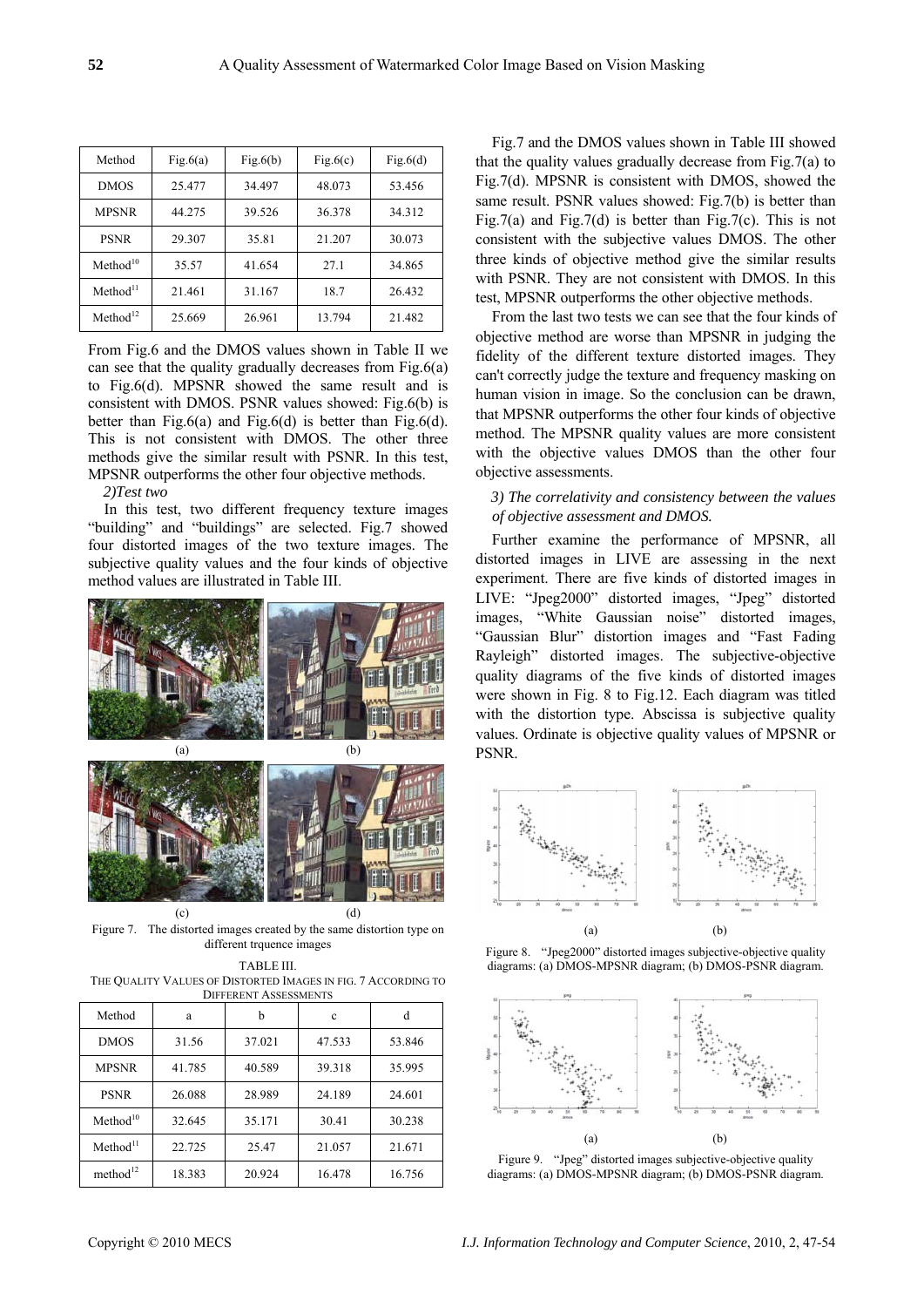

Figure 10. "White Gaussian noise" distorted images subjective-objective quality diagrams: (a) DMOS-MPSNR diagram; (b) DMOS-PSNR diagram.



Figure 11. "Gaussian Blur" distorted images subjective-objective quality diagrams: (a) DMOS-MPSNR diagram; (b) DMOS-PSNR diagram.



Figure 12. "Fast Fading Rayleigh" distorted images subjective-objective quality diagrams: (a) DMOS-MPSNR diagram; (b) DMOS-PSNR diagram.

Fig.8 to Fig.12 showed that MPSNR-DMOS correlation is better than that of PSNR-DMOS. To give the accurate digit of the correlation between objective and subjective assessment, we calculated the correlation and consistency coefficients between objective quality values and DMOS by (17) and (18). Table IV and Table V illustrated the absolute values. The number approximate to 1 shows that the higher the correlation between the subjective quality and the objective quality.

$$
corr(x, y) = \frac{\sum_{i} x_{i} y_{i}}{\sqrt{\sum_{i} (x_{i})^{2}} \sqrt{\sum_{i} (y_{i})^{2}}}
$$
(17)

 $\tau(x, y) =$  $p[(x_i - x_j)(y_i - y_j) > 0 - p[(x_i - x_j)(y_i - y_j) < 0]$ (18)

TABLE IV CORRELATION COEFFICIENTS BETWEEN DMOS AND OBJECTIVE EVALUATION RESULTS( *corr* )

| Method               | <b>Distortion Types</b> |             |                |                  |                                |  |
|----------------------|-------------------------|-------------|----------------|------------------|--------------------------------|--|
|                      | JPEG-<br>2000           | <b>JPEG</b> | White<br>Noise | Gaussian<br>Blur | <b>Fast Fading</b><br>Rayleigh |  |
| <b>MPSNR</b>         | 0.92526                 | 0.89646     | 0.95173        | 0.82652          | 0.89283                        |  |
| <b>PSNR</b>          | 0.86675                 | 0.85436     | 0.9778         | 0.77486          | 0.77486                        |  |
| Method <sup>10</sup> | 0.88861                 | 0.89474     | 0.98177        | 0.87362          | 0.88317                        |  |
| Method <sup>11</sup> | 0.87474                 | 0.88438     | 0.98139        | 0.8668           | 0.87332                        |  |
| Method <sup>12</sup> | 0.87424                 | 0.88053     | 0.98064        | 0.85362          | 0.88282                        |  |

TABLE V CONSISTENCY COEFFICIENTS BETWEEN DMOS AND OBJECTIVE EVALUATION RESULTS (*KENDALL* τ )

| Method               | <b>Distortion Types</b> |             |                |                  |                                |  |
|----------------------|-------------------------|-------------|----------------|------------------|--------------------------------|--|
|                      | JPEG-<br>2000           | <b>JPEG</b> | White<br>Noise | Gaussian<br>Blur | <b>Fast Fading</b><br>Rayleigh |  |
| <b>MPSNR</b>         | 0.78825                 | 0.69307     | 0.78697        | 0.65939          | 0.741                          |  |
| <b>PSNR</b>          | 0.69372                 | 0.64355     | 0.8933         | 0.58621          | 0.70019                        |  |
| Method <sup>10</sup> | 0.73021                 | 0.68256     | 0.88736        | 0.72375          | 0.71877                        |  |
| Method <sup>11</sup> | 0.71414                 | 0.67113     | 0.8887         | 0.69368          | 0.70594                        |  |
| method $12$          | 0.71372                 | 0.66798     | 0.89195        | 0.6751           | 0.71935                        |  |

In Table IV, the *corr* value of MPSNR for the "White Noise" images is the lowest in the 5 kinds of objective measurements. The *corr* value of MPSNR for the "Gaussian Blur" images is bigger than PSNR, and is lower than the other 3 kinds of objective measurements. Except "White Noise" and "Gaussian Blur" images, the corr values of MPSNR for the other 3 kinds of degraded images are all the maximum value in the 5 kinds of objective evaluation algorithm. So, we can draw the conclusion that the proposed algorithm in this paper outperforms the other 4 kinds of objective measurements, and has high correlativity with DMOS.

From Table V, we drew the same conclusion as mentioned above.

From the experimental results above, the conclusion can be drawn: the quality assessment proposed in this paper can represent the human perception well. The evaluation results have high relevancy and consistency with subjective evaluation, and present higher credibility.

# V. CONCLUSIONS

Urgent social need promotes the development of digital watermarking technology. The performance evaluation of the watermarking algorithm has become a popular topic with the continuous development of digital watermarking. In this paper, we analyzed the image luminance, texture, frequency and color masking on human vision, and given a DCT coefficient noise masking function based on the psychophysical experimental research. On the basis of above, a new quality assessment of watermarked color image was proposed by weighting the different components of color image. Experimental results showed